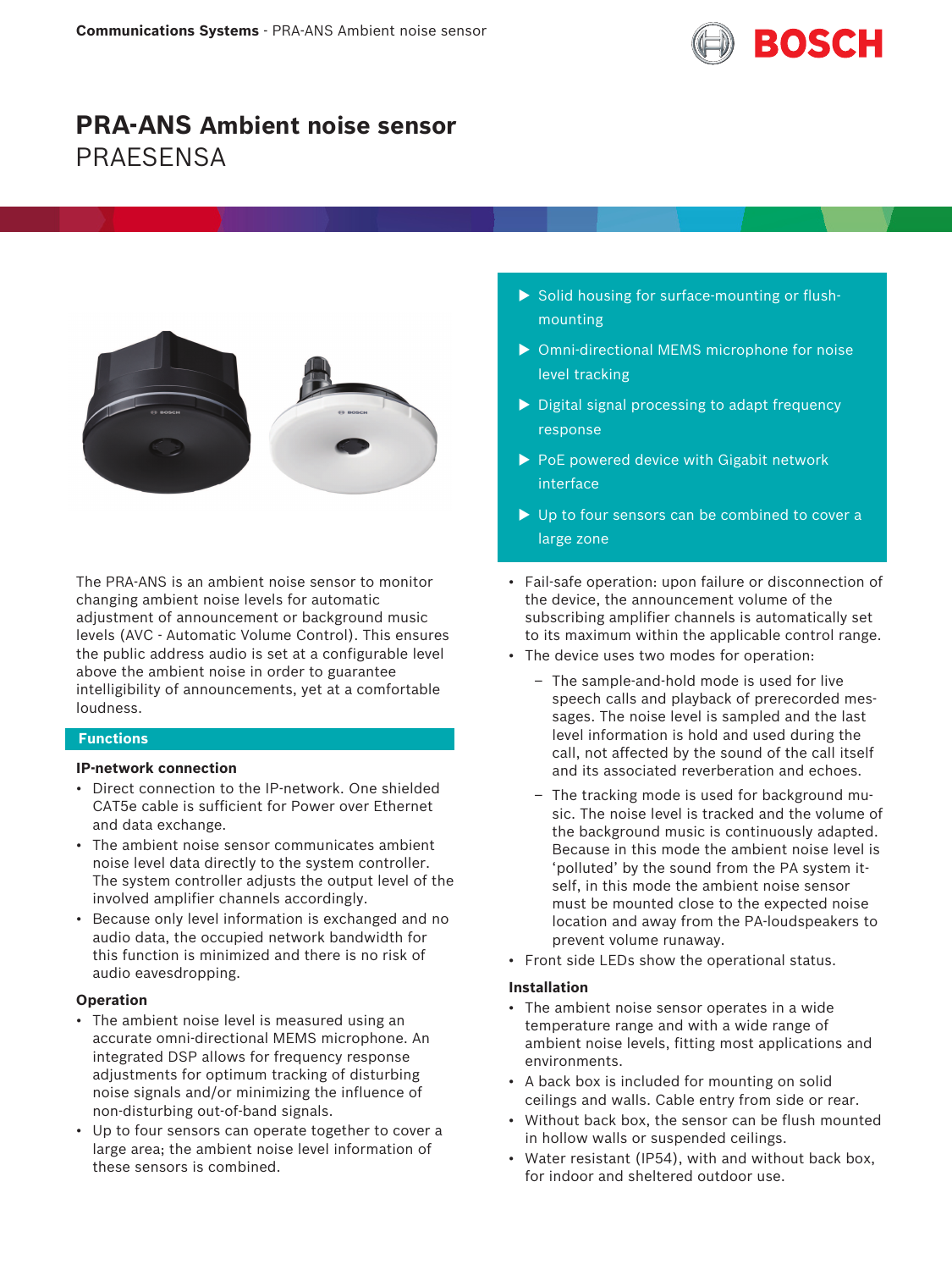- Sealed cable gland for cable entry.
- Comes with a black and a white front cover for unobtrusive installation.

**Connection and functional diagram**



# • Front cover in black or white • Flush in wall or ceiling • Water resistant, for indoor and sheltered outdoor use Sealed cable entry

• Front cover in black or white

|  | Surface mounting on wall or on ceiling  |
|--|-----------------------------------------|
|  | For indoor use                          |
|  | Cable entry on rear or side panel       |
|  | Front cover in black or white           |
|  | Surface mounting on wall or on ceiling  |
|  | Water resistant, for indoor and shelter |

- nounting on wall or on ceiling
- sistant, for indoor and sheltered outdoor use
- Cable entry on rear or side panel
- Sealed cable entry
- Front cover in black or white

# **Architects' and Engineers' Specifications**

The IP‑networked ambient noise sensor shall be designed exclusively for use with Bosch PRAESENSA systems. It shall provide an interface for control data over OMNEO using Ethernet. It shall receive Power over Ethernet (PoE) via its network connection. The ambient noise sensor shall have an integrated DSP for software configurable frequency response adjustments to optimize tracking of disturbing noise signals and/or to minimize the influence of non‑disturbing out‑of‑band signals. It shall be IP54 classified for solid particle and liquid ingress protection. The ambient noise sensor shall be certified for EN 54-16 and ISO 7240-16, marked for CE and be compliant with the RoHS directive. Warranty shall be three years minimum. The ambient noise sensor shall be a Bosch PRA-ANS.

# **Regulatory information**

| <b>Emergency standard certifications</b> |                                                                                             |  |
|------------------------------------------|---------------------------------------------------------------------------------------------|--|
| Europe                                   | EN 54-16                                                                                    |  |
| International                            | ISO 7240-16                                                                                 |  |
| <b>Regulatory areas</b>                  |                                                                                             |  |
| Immunity                                 | EN 55024<br>EN 55103-2 (E1, E2, E3)<br>FN 50130-4                                           |  |
| Emissions                                | EN 55032<br>EN 61000-6-3<br><b>ICES-003</b><br><b>ANSI C63.4</b><br>FCC-47 part 15B class A |  |
| Environment                              | EN/IEC 63000                                                                                |  |
| Plenum rating                            | <b>UL 2043</b>                                                                              |  |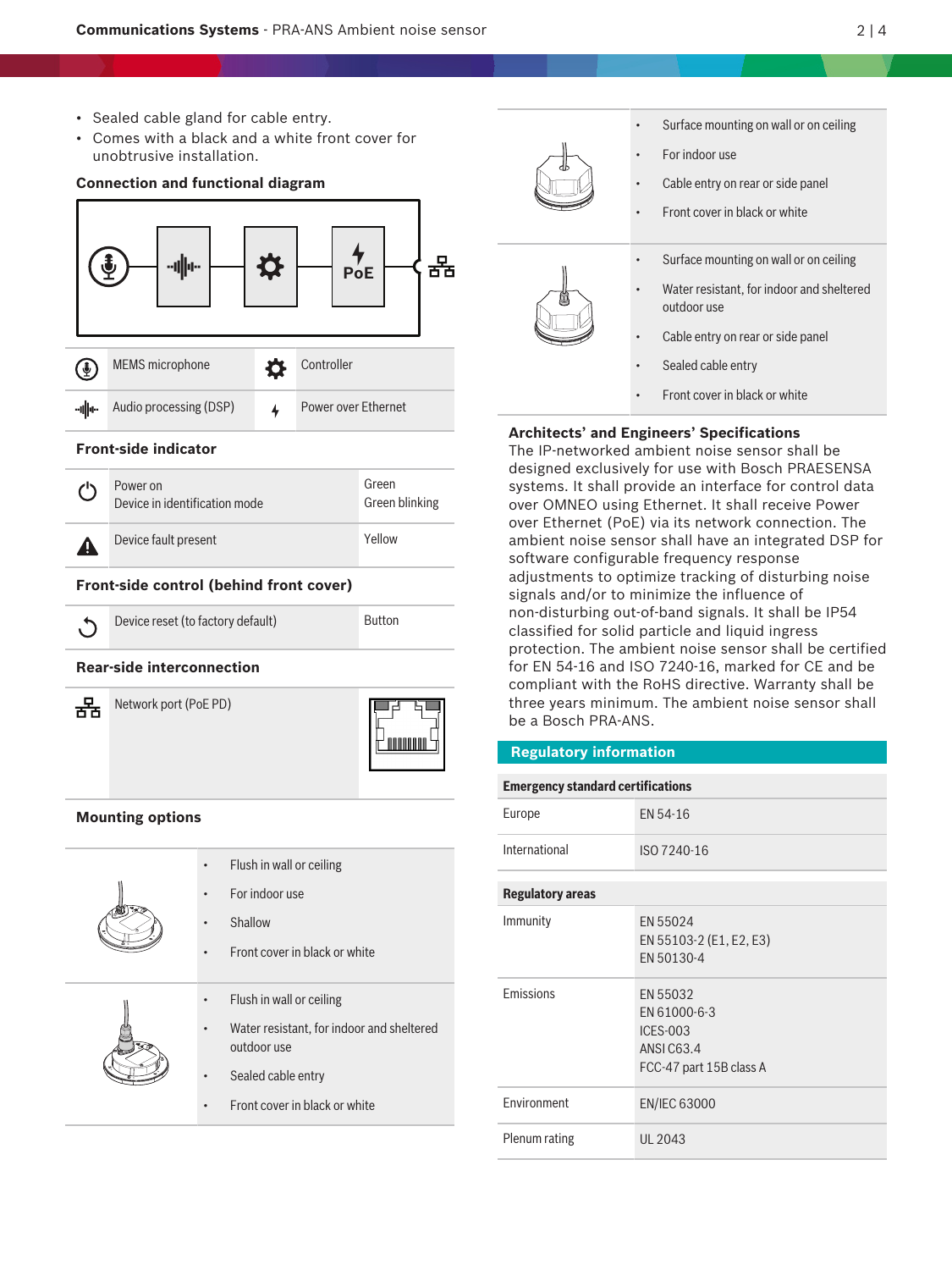# **Regulatory areas**

| Railway applications           | FN 50121-4 |  |
|--------------------------------|------------|--|
| <b>Conformity declarations</b> |            |  |
| Europe                         | CF/CPR     |  |

| Europe      | CE/CPR     |
|-------------|------------|
| South Korea | <b>KCC</b> |

# **Parts included**

| Quantity | <b>Component</b>                   |
|----------|------------------------------------|
| 1        | Sensor base unit with front gasket |
| 1        | Back box                           |
| 1        | Connection cap with sealing gasket |
| 1        | Cable gland, 16 mm                 |
| 1        | Front cover black                  |
| 1        | Front cover white                  |
| 5        | Screws 3 x 12 mm, TX10             |
| 3        | Wood screws 3 x 30 mm, TX10        |
| 1        | <b>Quick Installation Guide</b>    |
| 1        | Safety information                 |

# **Technical specifications**

# **Electrical**

| <b>Microphone</b>                                     |                         |
|-------------------------------------------------------|-------------------------|
| Ambient noise capture range                           | $50 - 100$ dBSPL        |
| Frequency range                                       | $50$ Hz $-10$ kHz       |
| Frequency response, +/-2dB                            | $100$ Hz $-5.5$ kHz     |
| Sensitivity tolerance, pink noise<br>$50 Hz - 10 kHz$ | $<$ 2 dB                |
| Directivity                                           | Omni-directional        |
| <b>Power transfer</b>                                 |                         |
| Power over Ethernet                                   | PoE IEEE 802.3af Type 1 |
| Power consumption                                     | 1.6W                    |
| Nominal input voltage                                 | 48 VDC                  |

| <b>Power transfer</b>                                    |                                           |  |
|----------------------------------------------------------|-------------------------------------------|--|
| Input voltage tolerance                                  | $37 - 57$ VDC                             |  |
| <b>Supervision</b>                                       |                                           |  |
| Controller continuity                                    | Watchdog                                  |  |
| Network interface                                        | Link presence                             |  |
| <b>Network interface</b>                                 |                                           |  |
| Ethernet speed                                           | 100BASE-TX, 1000BASE-T                    |  |
| Ethernet protocol                                        | <b>TCP/IP</b>                             |  |
| Control protocol                                         | OMNEO (AES70)                             |  |
| Control data security                                    | <b>TLS</b>                                |  |
| Ports                                                    | 1                                         |  |
| <b>Reliability</b>                                       |                                           |  |
| MTBF (extrapolated from calculated MTBF of<br>PRA-AD608) | 3,000,000 h                               |  |
| <b>Environmental</b>                                     |                                           |  |
| <b>Climatic conditions</b>                               |                                           |  |
| Temperature, operating                                   | $-25-55$ °C ( $-13-131$ °F)               |  |
| Temperature, power up                                    | $-5 - 55$ °C (23 - 131 °F)                |  |
| Temperature, storage and transport                       | $-30-70$ °C ( $-22-158$ °F)               |  |
| Humidity                                                 | $5 - 100%$                                |  |
| Air pressure                                             | 560 - 1070 hPa                            |  |
| Altitude, operating                                      | $-500 - 5000$ m<br>$(-1640 - 16404$ ft)   |  |
| Vibration amplitude, operating                           | $< 0.7$ mm                                |  |
| Vibration acceleration, operating                        | < 2 G                                     |  |
| Bump, transport                                          | $< 10$ G                                  |  |
| <b>Mechanical</b>                                        |                                           |  |
| <b>Enclosure</b>                                         |                                           |  |
| Dimensions device $(\emptyset xH)$                       | $131 \times 35$ mm $(5.2 \times 1.4)$ in) |  |
| Dimensions device with back box ( $\varnothing xH$ )     | 131 x 71 mm (5.2 x 2.8 in)                |  |
| Dimensions device front cover (ØxH)                      | 131 x 10 mm (5.2 x 0.4 in)                |  |
|                                                          |                                           |  |